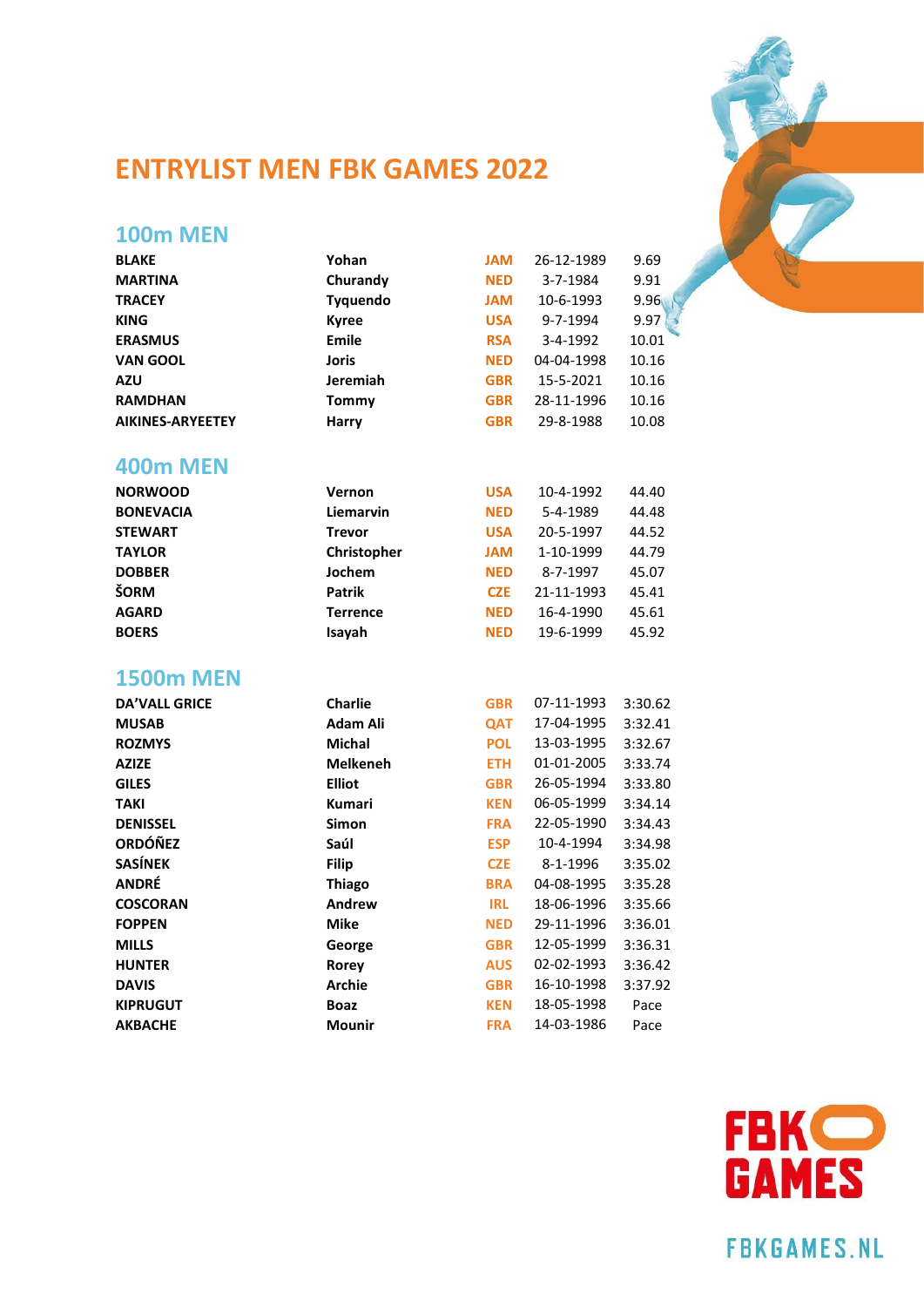### **110mH MEN**

| <b>ROBERTS</b>        | <b>Daniel</b>   | <b>USA</b> | 13-11-1997 | 13.00 |
|-----------------------|-----------------|------------|------------|-------|
| <b>THOMAS</b>         | <b>Damion</b>   | <b>MAL</b> | 29-6-1999  | 13.11 |
| <b>TRABER</b>         | Gregor          | <b>GER</b> | 2-12-1992  | 13.21 |
| <b>TRAJKOVIC</b>      | <b>Milan</b>    | <b>CYP</b> | 17-3-1992  | 13.25 |
| <b>DAL MOLIN</b>      | Paolo           | <b>ITA</b> | 31-7-1987  | 13.27 |
| <b>RODRIGUES</b>      | <b>Eduardo</b>  | <b>BRA</b> | 8-10-1995  | 13.30 |
| <b>OBASUYI</b>        | <b>Michael</b>  | <b>BEL</b> | 12-8-1999  | 13:32 |
| <b>SMET</b>           | Koen            | <b>NED</b> | 9-8-1992   | 13.50 |
| <b>VAN DER SCHAAF</b> | Liam            | <b>NED</b> | 8-10-1998  | 13.61 |
| 400mH MEN             |                 |            |            |       |
| <b>TELES</b>          | <b>Marcio</b>   | <b>BRA</b> | 27-1-1994  | 48.60 |
| <b>CHALMERS</b>       | <b>Alastair</b> | <b>GBR</b> | 31-3-2000  | 48.88 |
| <b>BRAND</b>          | Dany            | <b>SUI</b> | 23-2-1996  | 48.96 |
| <b>LAMBRUGHI</b>      | <b>Mario</b>    | <b>ITA</b> | 5-2-1992   | 48.99 |
| <b>ANGELA</b>         | Ramsey          | <b>NED</b> | 6-11-1999  | 49.07 |
| <b>MCALISTER</b>      | <b>Chris</b>    | <b>GBR</b> | 3-12-1995  | 49.16 |
| <b>SMIDT</b>          | <b>Nick</b>     | <b>NED</b> | 2-5-1997   | 49.28 |
| <b>WATRIN</b>         | Julien          | <b>BEL</b> | 27-6-1992  | 49.92 |
|                       |                 |            |            |       |

## **POLE VAULT MEN**

| <b>DUPLANTIS</b> | Armand        | <b>SWE</b> | 10-11-1999 | 6.15 |
|------------------|---------------|------------|------------|------|
| <b>WOOTEN</b>    | Jacob         | <b>USA</b> | 22-4-1997  | 5.90 |
| <b>COPPELL</b>   | Harry         | <b>GBR</b> | 11-7-1996  | 5.85 |
| <b>VLOON</b>     | <b>Menno</b>  | <b>NED</b> | 11-5-1994  | 5.85 |
| <b>MARSCHALL</b> | <b>Kurtis</b> | <b>AUS</b> | 25-4-1997  | 5.82 |
| <b>BROEDERS</b>  | <b>Ben</b>    | <b>BEL</b> | 21-6-1995  | 5.81 |
| <b>IRWIN</b>     | Andrew        | <b>USA</b> | 23-1-1993  | 5.80 |
| <b>KOPPELAAR</b> | Rutger        | <b>NED</b> | 1-5-1993   | 5.80 |
| <b>PAAVOLA</b>   | Mikko         | <b>FIN</b> | 16-1-1998  | 5.71 |
| <b>RICHARTZ</b>  | <b>Nate</b>   | <b>USA</b> | 02-11-1994 | 5.70 |

### **JAVELINTHROW MEN**

| <b>PETERS</b>      | Anderson       | <b>GRN</b> | 21-10-1997     | 93.07 |
|--------------------|----------------|------------|----------------|-------|
| <b>HOFMANN</b>     | <b>Andreas</b> | <b>GER</b> | 16-12-1991     | 92.06 |
| <b>WALCOTT</b>     | <b>Keshorn</b> | <b>TTO</b> | $2 - 4 - 1993$ | 90.16 |
| <b>WEBER</b>       | Julian         | <b>GER</b> | 29-8-1994      | 88.29 |
| <b>MARDARE</b>     | Andrian        | <b>MDA</b> | 20-6-1995      | 86.66 |
| <b>ŠTROBINDERS</b> | <b>Rolands</b> | <b>LAT</b> | 14-4-1992      | 85.07 |
| <b>VAN OPHEM</b>   | <b>Thomas</b>  | <b>NED</b> | 6-9-1992       | 80.70 |
| <b>HERMAN</b>      | Timothy        | <b>BEL</b> | 19-10-1990     | 80.48 |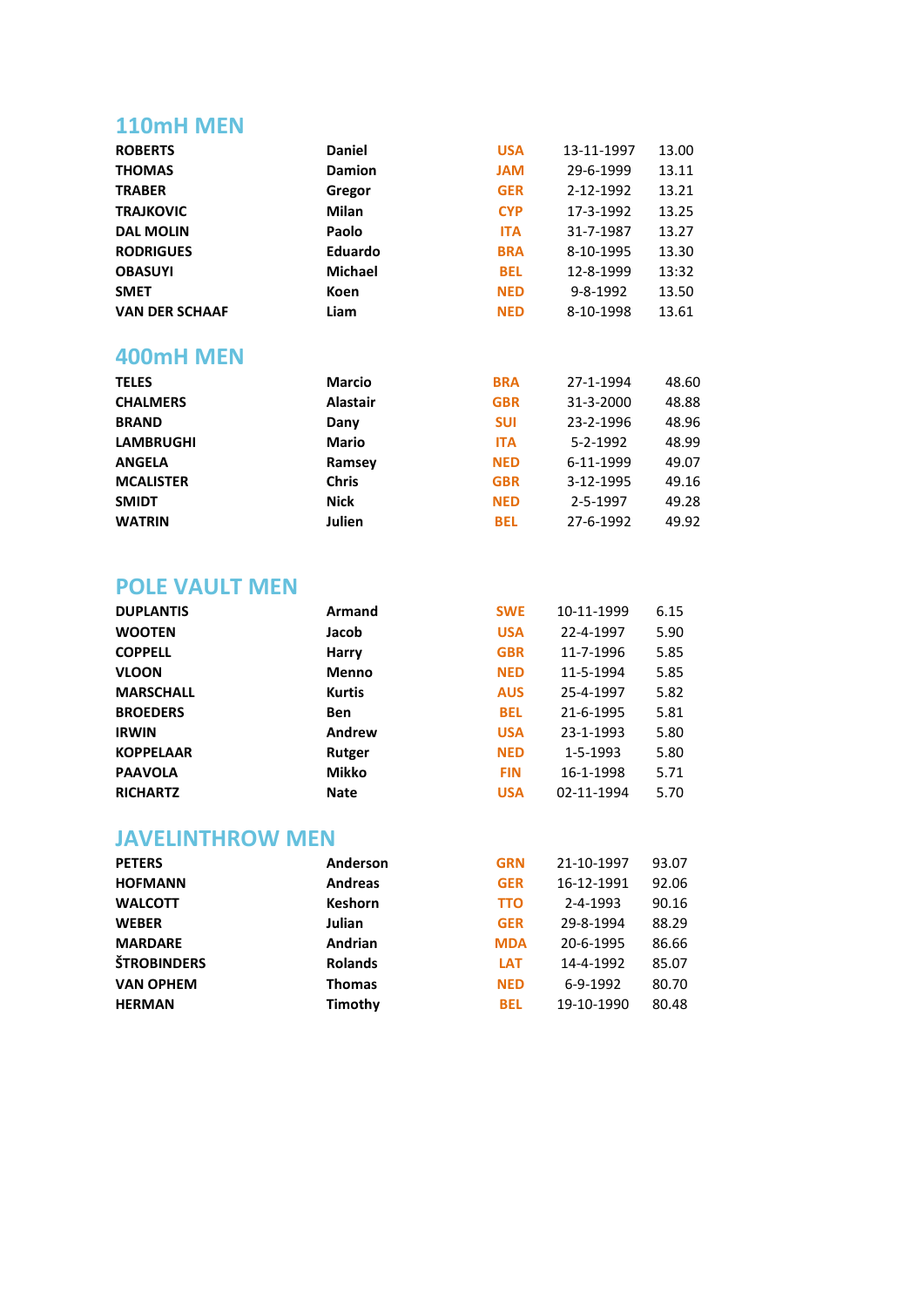

## **ENTRYLIST WOMEN FBK GAMES 2022**

#### **100m WOMEN**

| <b>SCHIPPERS</b>      | Dafne         | <b>NED</b> | 15-6-1992      | 10.81 |
|-----------------------|---------------|------------|----------------|-------|
| <b>NEITA</b>          | Daryll        | <b>GBR</b> | 29-8-1996      | 10.93 |
| <b>WHITE</b>          | Kayla         | <b>USA</b> | 24-9-1996      | 10.95 |
| <b>GAITHER</b>        | <b>TyNia</b>  | <b>BAH</b> | 16-3-1993      | 11.02 |
| <b>LANSIQUOT</b>      | Imani         | <b>GBR</b> | 17-12-1997     | 11.09 |
| <b>SAMUEL</b>         | Jamile        | <b>NED</b> | 24-4-1992      | 11.10 |
| <b>KORA</b>           | Salomé        | <b>SUI</b> | 8-6-1994       | 11.12 |
| <b>VAN HUNENSTIJN</b> | <b>Marije</b> | <b>NED</b> | $2 - 3 - 1995$ | 11.13 |
| <b>SEEDO</b>          | N'Ketia       | <b>NED</b> | $7 - 6 - 2003$ | 11.37 |

#### **400m WOMEN**

| 49.60 |
|-------|
| 49.71 |
| 50.98 |
| 50.96 |
| 51.51 |
| 51.52 |
| 51.84 |
| 52.19 |
|       |

#### **800m WOMEN**

| <b>KIPYEGON</b>        | Faith            | <b>KEN</b> | 10-1-1994      | 1:57.68 |
|------------------------|------------------|------------|----------------|---------|
| <b>ALMANZA</b>         | <b>Rose Mary</b> | <b>CUB</b> | 13-7-1992      | 1:56.28 |
| <b>NAKAAYI</b>         | Halima           | <b>UGA</b> | 16-10-1994     | 1:58.03 |
| <b>BISSET</b>          | Catriona         | <b>AUS</b> | 1-3-1994       | 1:58.09 |
| <b>TROST</b>           | <b>Katharina</b> | <b>GER</b> | 28-6-1995      | 1:58.68 |
| <b>DEBUES-STAFFORD</b> | Gabriela         | <b>CAN</b> | 13-9-1995      | 1:58.70 |
| <b>LYAKHOVA</b>        | Olha             | <b>UKR</b> | 18-03-1992     | 1:58.64 |
| <b>HERING</b>          | Christina        | <b>GER</b> | 9-10-1994      | 1:59.41 |
| <b>BAKER</b>           | <b>Ellie</b>     | <b>GBR</b> | $3 - 6 - 1998$ | 1:59.54 |
| <b>OBOYA</b>           | <b>Bendere</b>   | <b>AUS</b> | 17-4-2000      | 2:01.92 |
| <b>DAMINK</b>          | <b>Marissa</b>   | <b>NED</b> | 24-10-1995     | 2:02.38 |
| <b>BAUMANN</b>         | Jackie           | <b>GER</b> | 24-8-1995      | Pace    |
|                        |                  |            |                |         |



**FBKGAMES.NL**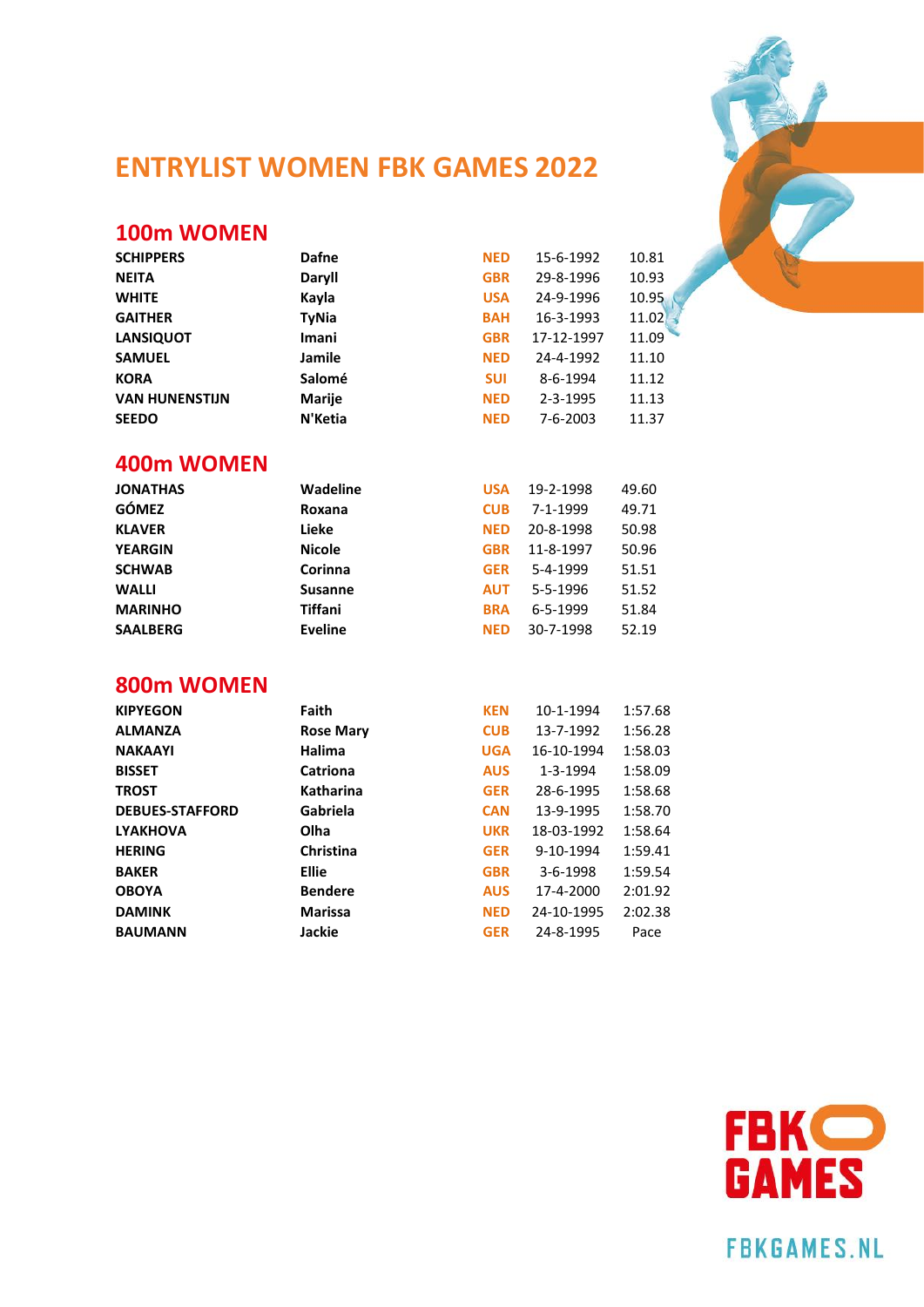## **10000m WOMEN**

| <b>GIDEY</b>       | Letesenbet              | <b>ETH</b> | 20-3-1998      | 29:01.03 |
|--------------------|-------------------------|------------|----------------|----------|
| <b>AYANA</b>       | Almaz                   | <b>ETH</b> | 21-11-1991     | 29:17.45 |
| <b>GEBRESELAMA</b> | <b>Tsigie</b>           | <b>ETH</b> | 30-9-2000      | 30:06.01 |
| <b>GEMECHU</b>     | <b>Tsehay</b>           | <b>ETH</b> | 12-12-1998     | 30:19.29 |
| <b>YEHUALAW</b>    | Yalemzerf               | <b>ETH</b> | 3-8-1999       | 30:20.77 |
| <b>CHERONO</b>     | Eva                     | <b>KEN</b> | 15-8-1996      | 30:49.23 |
| <b>MCCOLGAN</b>    | <b>Eilish</b>           | <b>GBR</b> | 25-11-1990     | 30:58.94 |
| <b>MULATE</b>      | <b>Bosena</b>           | <b>ETH</b> | 21-11-2001     | 31:01.54 |
| <b>BAHTA</b>       | <b>Meraf</b>            | <b>SWE</b> | 24-6-1998      | 31:08.05 |
| <b>TESFU</b>       | <b>Dolshi</b>           | <b>ERI</b> | 17-6-1999      | 31:12.86 |
| <b>CHESANG</b>     | <b>Stella</b>           | <b>UGA</b> | 1-12-1996      | 31:38.70 |
| <b>AWOKE</b>       | <b>Asnakesh</b>         | <b>ETH</b> | 1-11-1995      | 31:39.67 |
| <b>KIPKEMBOI</b>   | <b>Margaret Chelimo</b> | <b>KEN</b> | $9 - 2 - 1993$ | 32:04.67 |
| <b>TESHOME</b>     | Tadu                    | <b>ETH</b> | 9-6-2001       | 32:50.9h |
| <b>GEBRZIHAIR</b>  | Girmawit                | <b>ETH</b> | 21-11-2001     | 30:53.53 |
| <b>FEYSA</b>       | Hawi                    | <b>ETH</b> | 1-2-1999       | 31:48.9h |
| <b>DANIEL</b>      | Rahel                   | <b>ERI</b> | 16-11-2001     | 32:46.8h |
| <b>ALEM</b>        | <b>Mizan</b>            | <b>ETH</b> | 22-1-2002      | 32:53.0h |
| <b>AMANUEL</b>     | <b>Natsnet</b>          | <b>ERI</b> | 5-11-1993      | 33:45.6h |
| <b>NIYOMUKUNZI</b> | <b>Francine</b>         | <b>BDI</b> | 1-8-1999       |          |
| <b>MINSEWO</b>     | Abersh                  | <b>ETH</b> | 22-2-2001      |          |
| <b>TAYE</b>        | Ejgayehu                | <b>ETH</b> | 10-2-2000      |          |
| <b>HAYMANOT</b>    | Anchialem               | <b>ETH</b> | 9-5-2001       |          |
| <b>CHEBET</b>      | <b>Esther</b>           | <b>UGA</b> | 9-10-1997      | Pace     |
|                    |                         |            |                |          |

#### 100mH WOMEN

| <b>ALI</b>        | <b>Nia</b>     | <b>USA</b> | 23-10-1998 | 12.34 |
|-------------------|----------------|------------|------------|-------|
| <b>VISSER</b>     | <b>Nadine</b>  | <b>NED</b> | 9-2-1995   | 12.51 |
| <b>ANDERSON</b>   | <b>Britany</b> | <b>MAL</b> | 3-1-2001   | 12.40 |
| <b>MARSHALL</b>   | Tonea          | <b>USA</b> | 17-12-1998 | 12.44 |
| <b>JONES</b>      | Tia            | <b>USA</b> | 8-9-2000   | 12.59 |
| <b>CHARLTON</b>   | <b>Devynne</b> | <b>BAH</b> | 26-11-1995 | 12.61 |
| <b>SEDNEY</b>     | Zoë            | <b>NED</b> | 15-12-2001 | 12.83 |
| <b>LAVIN</b>      | Sarah          | <b>IRL</b> | 28-5-1994  | 12.95 |
| <b>TJIN-A-LIM</b> | Maayke         | <b>NED</b> | 10-1-1998  | 13.19 |

#### 400mH WOMEN

| Femke          | <b>NED</b> | 23-2-2000  | 52.03 |
|----------------|------------|------------|-------|
| <b>Shamier</b> | <b>USA</b> | 20-3-1995  | 52.39 |
| Anna           | <b>UKR</b> | 24-11-1989 | 52.96 |
| Jessie         | <b>GBR</b> | 15-6-1994  | 54.23 |
| <b>Paulien</b> | <b>BEL</b> | 19-5-1997  | 54.47 |
| Lina           | <b>GBR</b> | 13-3-1996  | 54.76 |
| Yasmin         | <b>SUI</b> | 6-11-1999  | 55.25 |
| Viivi          | <b>FIN</b> | 27-8-1999  | 55.42 |
|                |            |            |       |